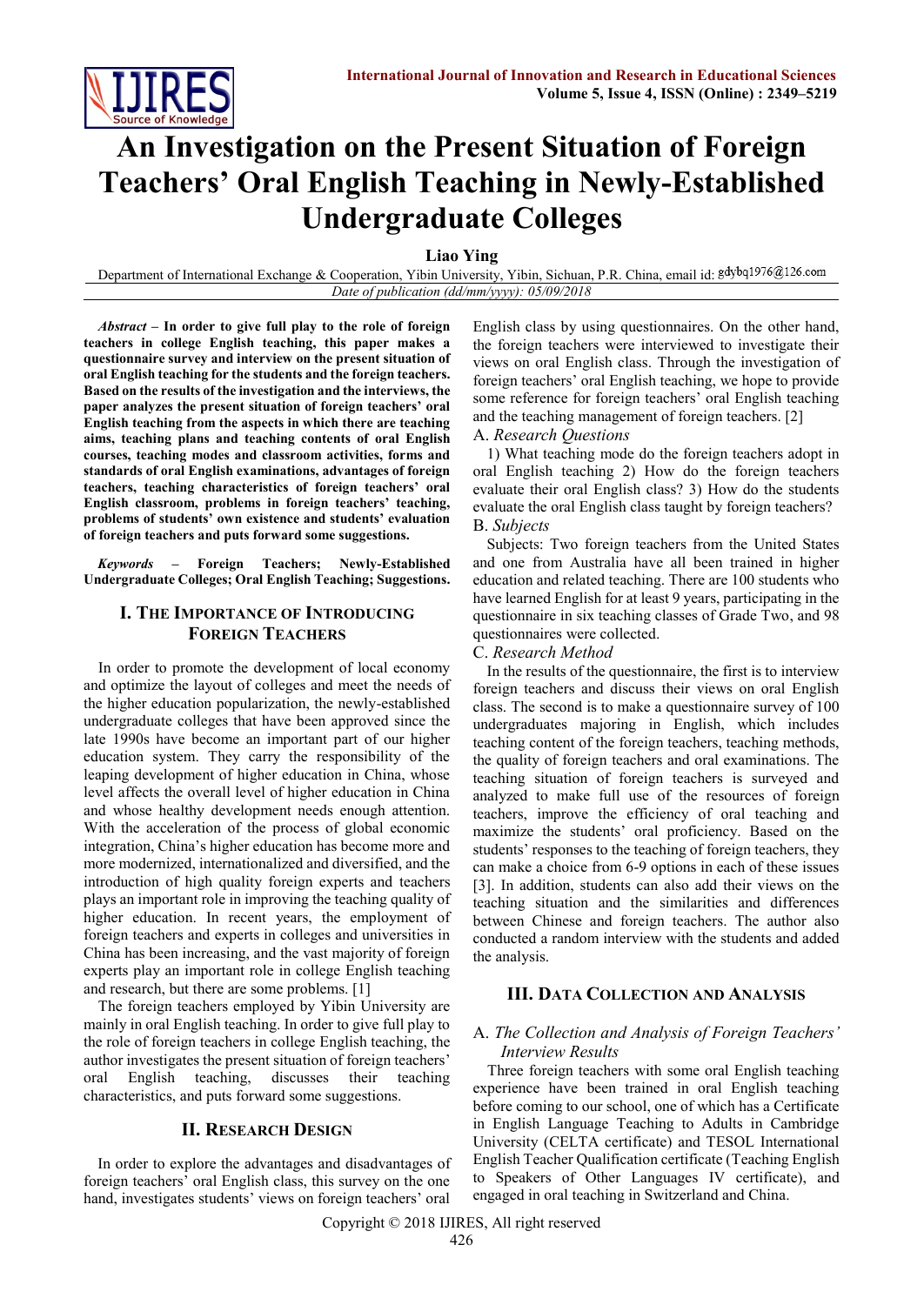

# 1) *Teaching Aims, Teaching Plans and Teaching Contents of oral English courses* [4]

The purposes of oral English teaching is to build up students' confidence in speaking English, enlarge their vocabulary and improve their ability to use daily language. They have no detailed teaching plans, and they decide their teaching content by themselves, sometimes which is from the internet such as Daves ESL Cate. And they know nothing about the corresponding content of the Foreign Languages School. Therefore, they arrange the content casually, the degree of which is not stable, lack of systematic.

## 2) *Teaching Mode and Classroom Activities*

Teaching activities in accordance with the Celta model include recipes, fashion discussions, some activities in the daily life scene which can build up students' selfconfidence in learning English and some activities in which Foreign teachers likes to allow students to talk and share students' thoughts.

| I dolu I. Tudulilig Characteristics of Foreign Tuduluis - Oral English Classiforni. |        |                                                                     |         |            |       |                |            |             |           |  |
|-------------------------------------------------------------------------------------|--------|---------------------------------------------------------------------|---------|------------|-------|----------------|------------|-------------|-----------|--|
| Teaching                                                                            |        | Distinctive Relaxed & active Rich & diverse Cultivation of Cultural |         |            |       | Good rank      | Use of     | Teacher     | Student   |  |
| characteristics                                                                     | method | atmosphere                                                          | content | confidence | input | order in class | multimedia | -student    | -centered |  |
|                                                                                     |        |                                                                     |         |            |       |                |            | interaction |           |  |
|                                                                                     |        |                                                                     |         |            |       |                |            |             |           |  |
| Students<br>(Percentage)                                                            | 83.3%  | 93.3%                                                               | 64.8%   | 89.5%      | 56.3% | 77.8%          | 100%       | 95%         | 76.5%     |  |

Table 1. Teaching Characteristics of Foreign Teachers' Oral English Classroom.

The students are required to practice speaking in groups or in pairs, or to try to get students to speak English in front of the class. Foreign teachers often praise students, let students recognize their study, and remind students of making mistakes every day. They arrange students with strong ability and poor performance in one group. They do not criticize their students, and often encourage them by recommending answers, because they think that while speaking English in front of the native speakers the students are nervous, and that criticism can easily destroy their confidence.

# 3) *The Forms and Standards of Oral English Examinations*

Medium-term exams are to make speeches and final exams are to make presentations. They believe that the most important part of oral English is effort, and most of the results are determined primarily on the basis of individual efforts rather than answers. The total oral score includes class participation 30%, examination 70% (1/3 verbal expression, 1/3 grammar, 1/3 fluent pronunciation tones).

# 4) *The Advantages of Foreign Teachers*

Authentic spoken English can help Chinese students to fix small mistakes, help them to learn English, so Chinese students regard authentic spoken English as the authority of English learning, and believe in foreign spoken language teachers. But foreign spoken language teachers regret that they can't explain the meaning of words in Chinese like Chinese English teachers. People who speak native languages had better teach spoken language, because nonnative language teachers can't use really slang and idioms, and phonetics and cultural knowledge play an important role in language learning.

## *B. The Collection and Result Analysis of Students' Questionnaires*

1) *The Teaching Characteristics of Foreign Teachers' Oral English Classroom* [5].

Table 1 shows that 83.3% of the students think that the teaching methods of the foreign teachers' oral English classes are very distinctive. 93.3% of them think that the foreign teachers create a relaxed and harmonious atmosphere of the classroom. 64.8% think that the classroom content of foreign teachers is rich and diverse, and they often use recipes, fashion discussion and other materials close to the daily life as classroom teaching content. 89.5% believe that they are encouraged and guided by foreign teachers, which strengthens the self-confidence of learning language. 56.3% think that the foreign teachers focus on cultural input and help the students understand more Western culture. 77.8% think that the class is kept in good order and the students can actively participate in classroom. 100% think that foreign teachers often use multimedia, material object, picture model and simple strokes for teaching. 95% think that the foreign teachers pay more attention to the active interaction between teachers and students. 76.5% think foreign teachers take the student as the center and allow students to practice more through teacher-student, student-student, groups and other forms.

2) *The Problems in the Teaching of Foreign Teachers*

| rable $\angle$ . Problems in the reaching or Foreign reachers. |                             |                      |                                    |                              |                                |                       |  |  |  |  |
|----------------------------------------------------------------|-----------------------------|----------------------|------------------------------------|------------------------------|--------------------------------|-----------------------|--|--|--|--|
| <b>Teaching Problems</b>                                       | Random classroom<br>content | Speaking too<br>fast | Different examination<br>standards | Not understanding<br>Chinese | Different levels<br>of content | Unclear<br>objectives |  |  |  |  |
| <b>Students</b><br>(Percentage)                                | 62.8%                       | 20.5%                | 40%                                | 65%                          | 45.3%                          | 70%                   |  |  |  |  |

Table 2. Problems in the Teaching of Foreign Teachers.

| Table 3. Problems of Students' Own Existence. |  |
|-----------------------------------------------|--|
|-----------------------------------------------|--|

| $10000$ ). I TOORTHS OF DRUGBIRS TO WELL ABRUILLY. |            |            |                             |                      |         |                      |  |  |  |
|----------------------------------------------------|------------|------------|-----------------------------|----------------------|---------|----------------------|--|--|--|
| students' problems                                 | _ack of    | Small      | Unfamiliar with grammatical | Listening to other   | Nervous | Not taking the       |  |  |  |
|                                                    | confidence | vocabulary | sentence patterns           | people speak English |         | initiative to answer |  |  |  |
|                                                    |            |            |                             |                      |         |                      |  |  |  |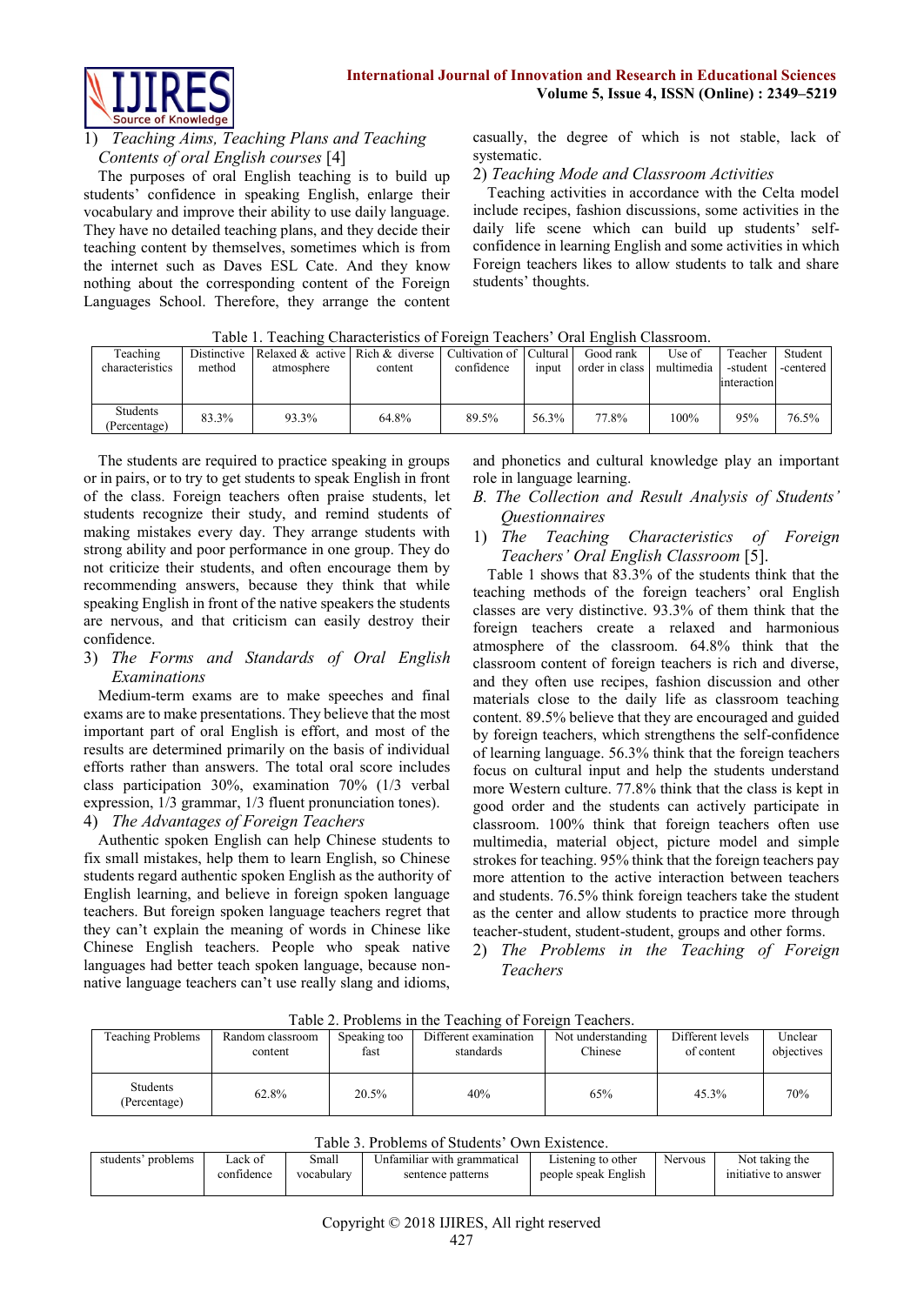**International Journal of Innovation and Research in Educational Sciences Volume 5, Issue 4, ISSN (Online) : 2349–5219**

|  | 300                                               |                 |             |        |                 |               |          |                |     |             |
|--|---------------------------------------------------|-----------------|-------------|--------|-----------------|---------------|----------|----------------|-----|-------------|
|  | Students<br>(Percentage)                          | 5%              | $7\%$       |        | 11%             |               | $16.6\%$ |                | 10% |             |
|  | Table 4. Students' evaluation of foreign teachers |                 |             |        |                 |               |          |                |     |             |
|  | Evaluation                                        | Strong teaching | Teaching    | Pure   | Strong sense of | Fine sense of | Vivid    | Fresh teaching |     | Use of body |
|  |                                                   | ability         | flexibility | speech | responsibility  | humour        | activity | content        |     | language    |
|  |                                                   |                 |             |        |                 |               |          |                |     |             |
|  | Students (Percentage)                             | 78%             | 83%         | 100%   | 95%             | 67%           | 89%      | 97%            |     | 35%         |

From table 2, more than half (62.8%) of the students think that the oral classroom content is at random, lack of a certain system. 45.3% think classroom content difficulty is inconsistent, 70% think the goals are not clear, 20.5% think that foreign teachers speak English too fast, 65% think foreign teachers do not understand Chinese, influencing the classroom effect. 40% students think that different teachers have different test standards, and the scores can't fully show the differences between the students. From the interview, it also shows that foreign teachers seldom use school textbooks, which makes it difficult for Chinese students who have been accustomed to using textbooks for a long time to adapt to their teaching.

#### 3) *The Problems of Students' Own Existence*

From table 3, 10% of the students do not like to answer questions or participate in the discussion actively, and only would like to make a dialogue with their desk mates or the classmates they are familiar with, because 5% of the students lack self-confidence, afraid of losing their face because of making mistakes. 7% of the students own too small vocabulary, or 11% of the students are unfamiliar with grammatical patterns, they are afraid that they can't expressing themselves. 70% are nervous in class, but they can answer the teacher's questions as much as possible. 16.6% listen to the others more, and they speak less.

## 4) *The Students' Evaluation of Foreign Teachers*

From the table 4: 78% of the students think that the teaching ability of foreign teachers is strong; 83% of them think they are flexible in teaching. All of the students' think that the foreign teachers' pronunciation is pure. 95% believe that foreign teachers have a strong sense of responsibility. 67% think that the foreign teachers are humorous. 89% think that the foreign teachers' classes are vivid. 97% think that the teaching content is fresh; 35% think that foreign teachers use body languages in class. From the interview we have also learned that the foreign teachers are patient, good at encouraging the students, make the students to practice their oral English, and give the students the opportunity to behave. Therefore, most of the students have a higher evaluation of foreign teachers' oral English class. At the same time, they also put forward some teaching suggestions for foreign teachers. The students are made to learn more about the culture and customs of Western countries. The classroom forms are enriched through the forms of short sketch and comedy, and the field of students' cultural knowledge is expanded.

## **IV. SUGGESTIONS**

Based on the questionnaire surveys of foreign teachers' oral English teaching in our college, the author puts forward the following suggestions. [6-7].

A. Foreign teachers are equipped with a Chinese English teacher as an assistant to teach and construct teaching materials.

Chinese English teachers and foreign teachers are combined with a class, work closely together to prepare lessons and mainly discuss the writing syllabus, teaching plans and classroom lesson plans. Foreign teachers chose a lively oral language material with rich practical content, the sense of the contemporary and moderate difficulty from the domestic new English publications, newspapers and English websites, and compiled it into a book as a supplementary textbook. Original textbooks and teaching materials brought by foreign teachers with authentic language and their advanced innovative teaching methods and ideas play and mobilize students' initiative, enthusiasm and creativity. Therefore, Chinese and foreign teachers can spend a lot of time together discussing teaching methods such as the grasp of difficulties, the processing of exercises, the addition of knowledge, examination arrangements, etc. So, on the one hand, Chinese teachers not only learn the new teaching method from the foreign teacher, familiar with the foreign education model, improve their oral English level and self-confidence, but also may become good friends in life. On the other hand, foreign teachers can learn Chinese and Chinese culture from Chinese teachers and learn more about Chinese students.

B. To establish a system of regular mutual lectures between Chinese and foreign teachers

Foreign teachers' understanding of Chinese culture and Chinese students can been improved and foreign teachers can understand regular teaching management rules. At the same time, more Chinese teachers can not only learn the new teaching methods from the foreign teachers, besides, they can learn how to take students as the center in teaching, how to cultivate students' communicative competence through students-centered, task-oriented, language function and skills as the goal, and focusing on language output, but also they can improve their English proficiency and selfconfidence.

C. Regular development of Chinese and foreign teachers' research activities

Foreign teachers are invited to hold lectures on culture, education, current affairs, tourism, etc. and hold large foreign teaching seminars. Chinese and foreign teachers are required to sum up and exchange different teaching experiences in the same teaching field in order to absorb the advantages and strengths of their teaching and make common progress.

D. Standardizing oral English test forms for foreign teachers

The Chinese teachers will unify the examination questions and grading criteria, such as formats, question